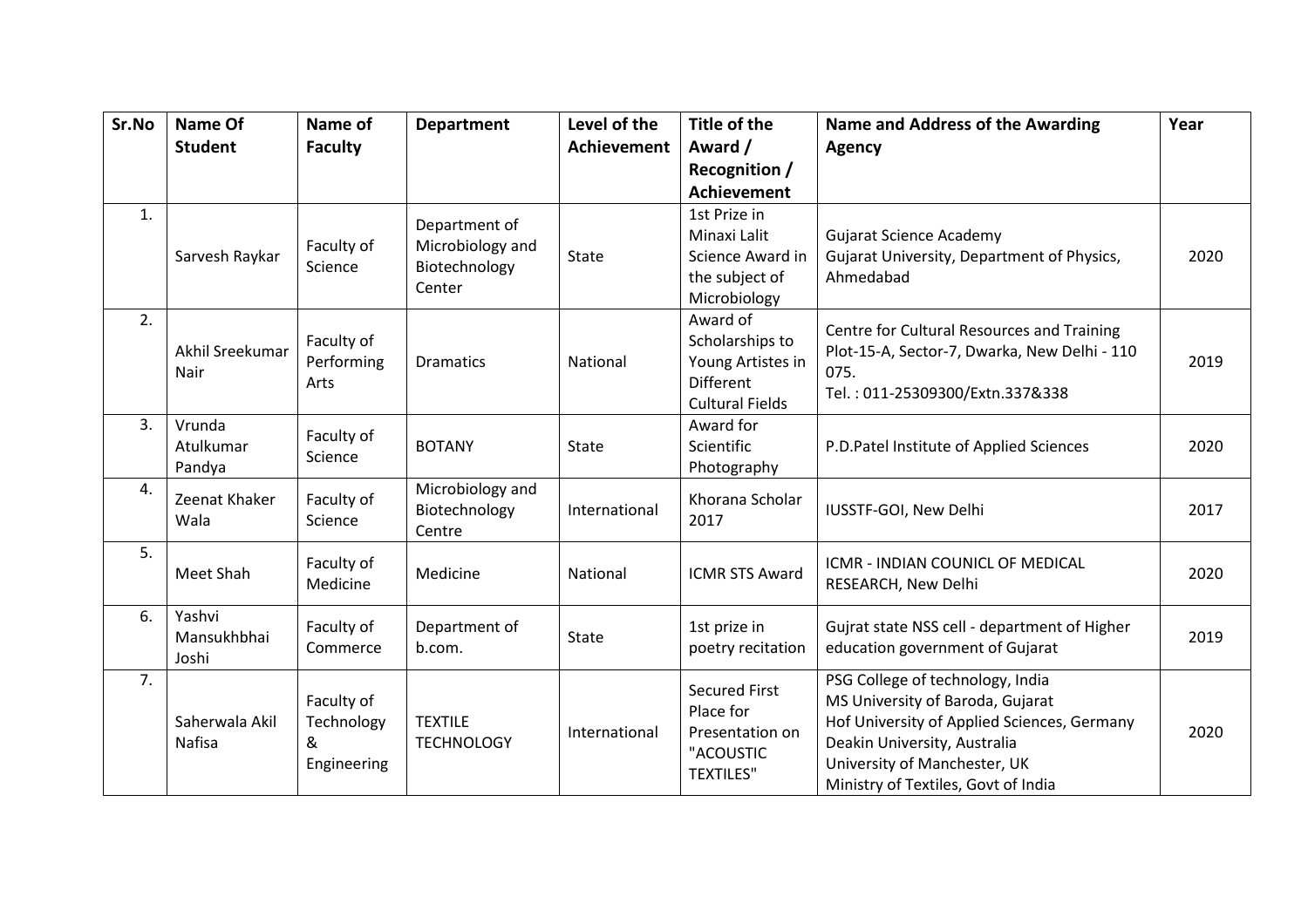| 8.  | Prashant<br>Parbatbhai<br>Sheladiya  | Faculty of<br>Technology<br>&<br>Engineering | <b>Applied Physics</b>              | National     | Scientific<br>presentation of<br>noble prizes of<br>year 2016                               | Gujarat Science Academy (GSA) and Indian<br>National Science Academy (INSA)                                             | 2017 |
|-----|--------------------------------------|----------------------------------------------|-------------------------------------|--------------|---------------------------------------------------------------------------------------------|-------------------------------------------------------------------------------------------------------------------------|------|
| 9.  | Saherwala Akil<br><b>Nafisa</b>      | Faculty of<br>Technology<br>&<br>Engineering | <b>TEXTILE</b><br><b>TECHNOLOGY</b> | National     | Platinum<br><b>Certification And</b><br>Letter Of<br>Appreciation                           | RELIANCE JIO, HARNI OFFICE                                                                                              | 2018 |
| 10. | Nidhiben<br>Jayantkumar<br>Patel     | Faculty of<br>Commerce                       | Commerce                            | National     | Chartered<br>Accountant                                                                     | <b>ICAI</b>                                                                                                             | 2019 |
| 11. | Saherwala Akil<br>Nafisa             | Faculty of<br>Technology<br>&<br>Engineering | <b>TEXTILE</b><br><b>TECHNOLOGY</b> | National     | Certificate Of<br>Excellence (with<br>Trophy)                                               | FOOTPRINTS 2019, MSU                                                                                                    | 2019 |
| 12. | Mahavirsinh<br>Mahida                | Faculty of<br>Technology<br>&<br>Engineering | Civil Engineering                   | National     | Certificate of<br>Excellence                                                                | Techfest 19, IIT Bombay                                                                                                 | 2020 |
| 13. | Mahavirsinh<br>Mahida                | Faculty of<br>Technology<br>&<br>Engineering | Civil Engineering                   | National     | Certificate of<br>Excellence                                                                | Footprints X10, MSU FTE                                                                                                 | 2020 |
| 14. | Jigneshkumar<br>Bachubhai<br>Shingod | Faculty of<br>Science                        | Mathematics                         | <b>State</b> | Minaxi Lalit<br>science award                                                               | Department of Botany, USasac, Gujarat<br>University, Ahmedabad, 380 009                                                 | 2017 |
| 15. | Vachhani Riddhi<br>Gordhanbhai       | Faculty of<br>Science                        | Mathematics                         | <b>State</b> | <b>First Prize</b><br>winner in<br>MINAXI-LALIT<br><b>SCIENCE AWARD</b><br><b>TEST-2020</b> | Department of Botany, Bioinformatics and<br>Climate Change Impacts Management, School<br>of Science, Gujarat University | 2020 |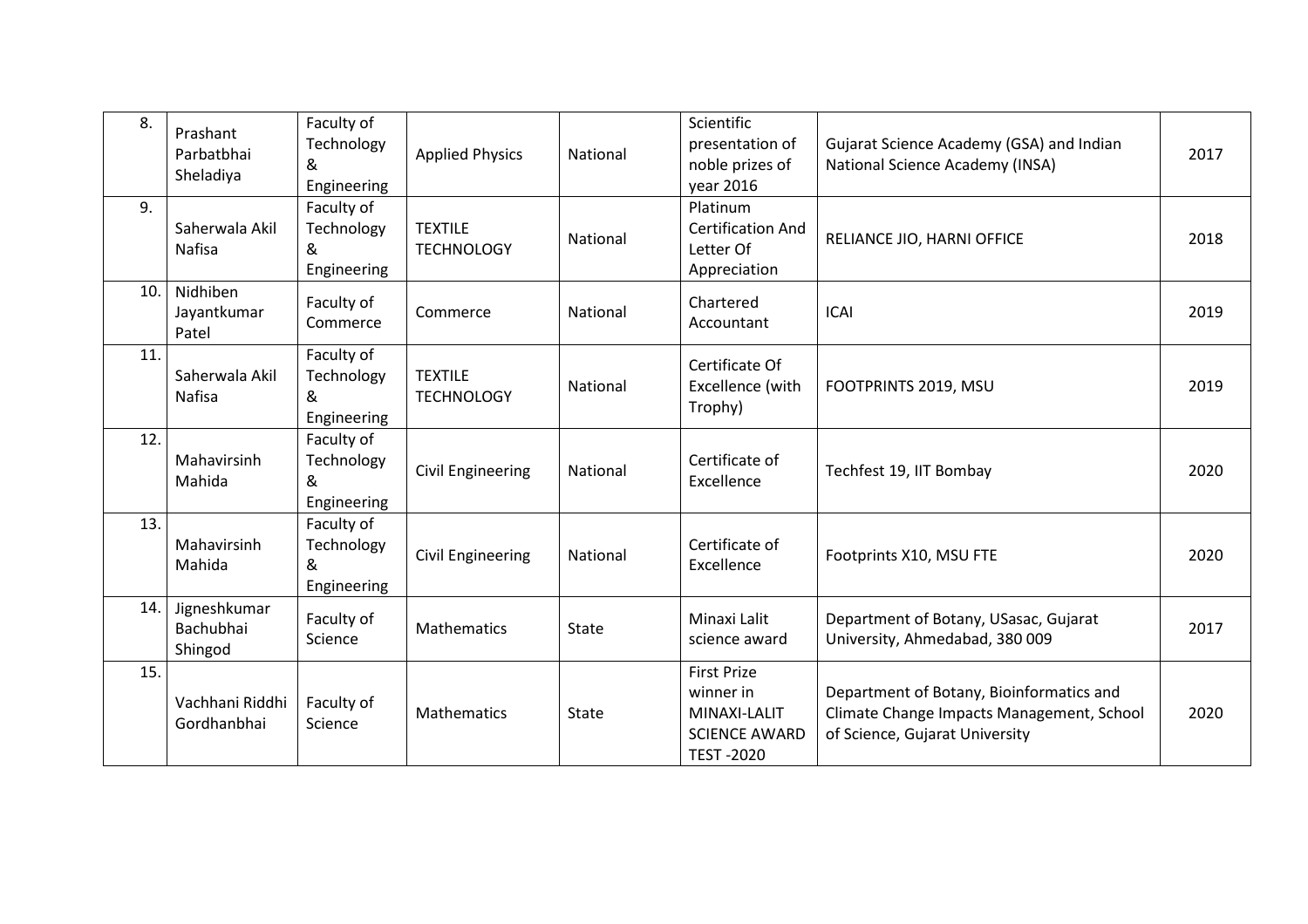| 16. | Chemi Youdon                  | Facultyof<br>Pharmacy          | Pharmacy                             | International | 2nd position in<br>Pharmtech<br>Champ-<br>International<br>QUIZ-2020                                          | Chitkara college of pharmacy, Punjab                                                                     | 2020 |
|-----|-------------------------------|--------------------------------|--------------------------------------|---------------|---------------------------------------------------------------------------------------------------------------|----------------------------------------------------------------------------------------------------------|------|
| 17. | Preya Bhagat                  | Faculty of<br><b>Fine Arts</b> | Department of<br><b>Graphic Arts</b> | International | South Asian<br>Young<br>Printmakers<br>Award (SAYPA)<br>2019                                                  | Kibria Printmaking Studio, Dhaka, Bangladesh                                                             | 2020 |
| 18. | Hitesh<br>Manubhai<br>Khungla | Faculty of<br>Science          | <b>MATHEMATICS</b>                   | <b>State</b>  | Minaxi Lalit<br><b>Science Award</b><br>2020                                                                  | <b>GUJARAT UNIVERSITY</b>                                                                                | 2019 |
| 19. | Namrata<br>Purohit            | Faculty of<br>Arts             | German                               | International | Baden<br>Wuettermberg<br>Scholarship                                                                          | Baden Wuettermeberg Scholarship and MSU                                                                  | 2016 |
| 20. | Vishwa Diwani                 | Faculty of<br>Arts             | German                               | International | Baden-<br>Württemberg-<br>Stipendium                                                                          | Baden-Württemberg Stiftung<br>Kriegsbergstraße 42, 70174 Stuttgart,<br>Germany                           | 2019 |
| 21. | Adhyaru Jeni<br>Nandkumar     | Faculty of<br>Law              | Law                                  | National      | Semifinalists at<br>VES College of<br>Law's Late Shree<br>Hashu Advani<br><b>Memorial Moot</b><br>Competition | VES college of law, chembur, mumbai                                                                      | 2018 |
| 22. | Vedaang<br>Krishnan           | Faculty of<br>Science          | Chemistry                            | State         | Minaxi-Lalit<br><b>Science Award</b>                                                                          | Gujarat Science Academy Department of<br>Botany school of science Gujarat University<br>Ahemdabad 380009 | 2019 |
| 23. | Vedaang<br>Krishnan           | Faculty of<br>Science          | Chemistry                            | National      | <b>SBI Numero</b><br>Yono Champion                                                                            | State Bank of India, Paradise complex<br>Sayajigunj Vadodara 390002                                      | 2020 |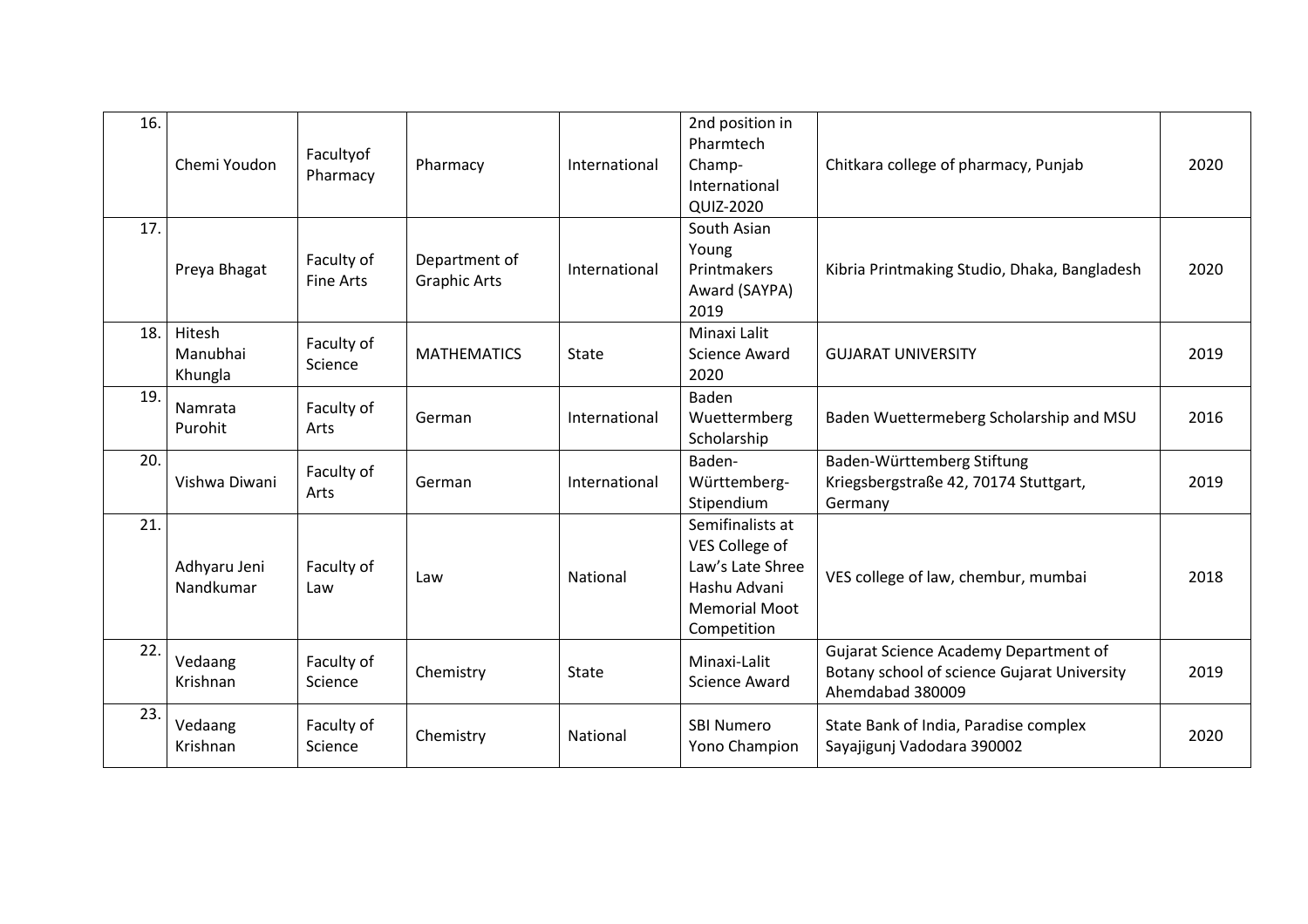| 24. | Pujara Ritu<br>Pareshbhai | Faculty of<br>Science                                    | <b>Mathematics</b>                        | State         | Selected for<br>student<br>competition at<br>Gujarat level by<br>government of<br>gujarat     | Gujarat council on Science and<br>Technology(GUJCOST)Department of Science<br>and Technology, Government of Gujarat.                                                                                                                                                                                                  | 2020 |
|-----|---------------------------|----------------------------------------------------------|-------------------------------------------|---------------|-----------------------------------------------------------------------------------------------|-----------------------------------------------------------------------------------------------------------------------------------------------------------------------------------------------------------------------------------------------------------------------------------------------------------------------|------|
| 25. | Vishwa Diwani             | Faculty of<br>Arts                                       | German                                    | International | Baden-<br>Württemberg-<br>Stipendium                                                          | Die Baden-Württemberg-Stiftung<br>Kriegsbergstraße 42, 70174, Stuttgart,<br>Germany                                                                                                                                                                                                                                   | 2019 |
| 26. | Dharmesh<br>Bhavsar       | Faculty of<br>Fine Arts                                  | <b>Applied Arts</b>                       | International | Winning entry in<br>D'source corona<br>design challenge                                       | The competition as organized by 10C School of<br>Design-T Bombay, source, and Desigrincianet<br>and supported by MHRD Govt of India<br>Cumulus ico-D international Council of Design,<br>World Design Organization (WDO, Department<br>of Apped Arts Bantaras Hindu Unversity<br>Department of Design Dati, Guwahati. | 2021 |
| 27. | Samar Saiyed              | Facultyof<br>Pharmacy                                    | Pharmacy                                  | National      | 1st position in<br>Myself medicine                                                            | Indian Pharmaceutical Association, Anand                                                                                                                                                                                                                                                                              | 2018 |
| 28. | Samar Saiyed              | Facultyof<br>Pharmacy                                    | Pharmacy                                  | National      | 1st position in<br><b>Medicos</b><br>competition                                              | Anand Pharmacy college in Association with<br><b>Indian Pharmaceutical Association</b>                                                                                                                                                                                                                                | 2017 |
| 29. | Jennice Singh             | Faculty of<br>Arts                                       | Archaeology and<br><b>Ancient History</b> | National      | <b>Global Sparkling</b><br>Personality<br><b>Award 2020</b>                                   | Indraprastha Educational Research and<br>Charitable Trust(IERCT)<br>A/3/16, Upkar Colony, Baba Colony, Burari,<br>Delhi, 110084                                                                                                                                                                                       | 2020 |
| 30. | Daisy Das                 | Faculty of<br>Family and<br>Community<br><b>Sciences</b> | Foods and<br><b>Nutrition</b>             | National      | <b>Excelsior Award</b><br>(First Prize) for<br><b>Best</b><br>Presentation in<br>RICERCA 2020 | Organized by the Research Committee, St.<br>Joseph's College for Women, Alappuzha in<br>association with Kerala Sasthra Sahitya<br>Parishath from 18th-24th August, 2020                                                                                                                                              | 2020 |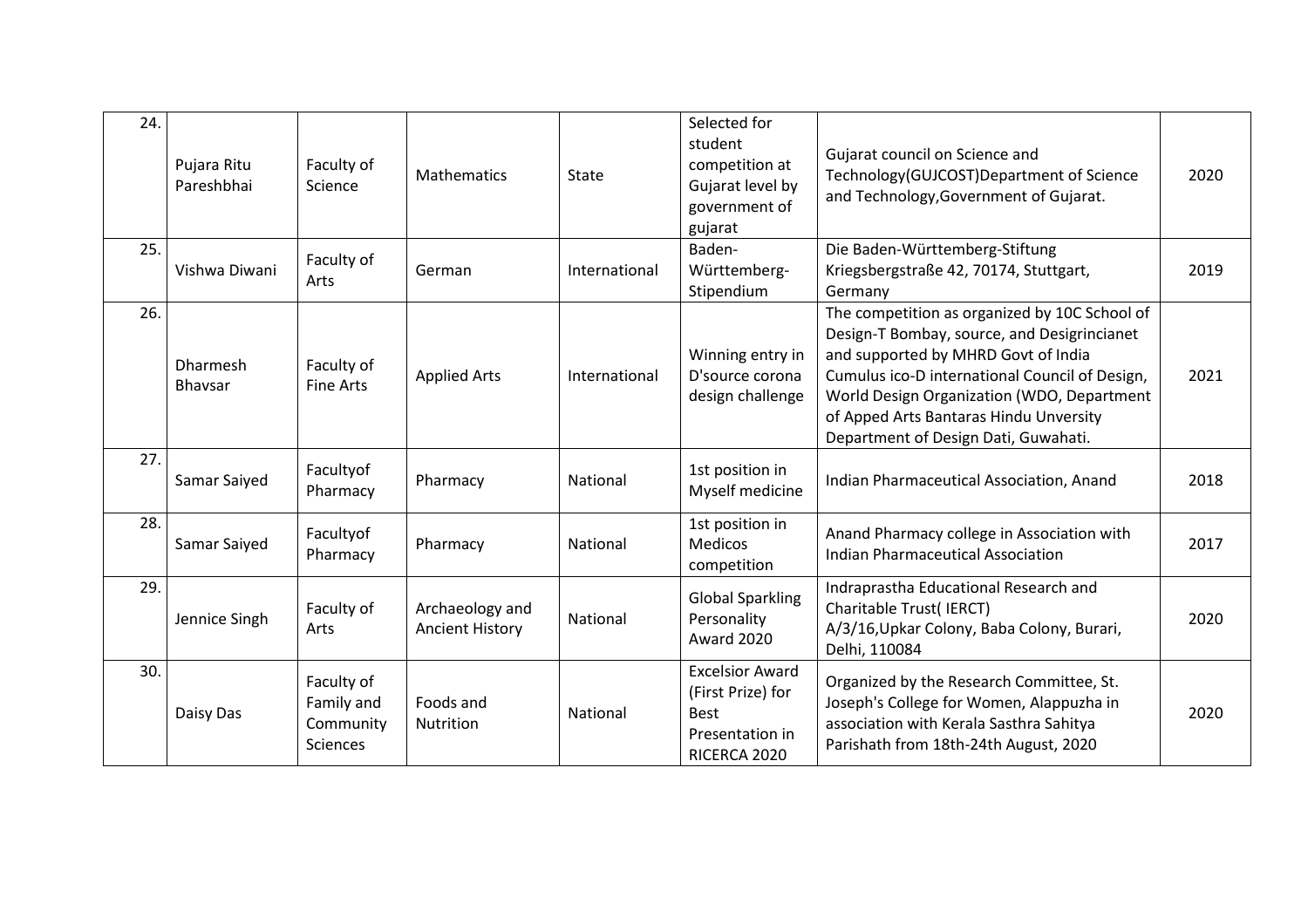| 31. | Daisy Das                           | Faculty of<br>Family and<br>Community<br><b>Sciences</b> | Foods and<br>Nutrition | National      | <b>Best Poster</b><br>Award (1st Prize)<br>at National e-<br>conference on<br>"Sustainable<br>Strategies for<br>Food Safety and<br>Nourishment"                                                 | Organized by Dept. of Studies in Food Science<br>and Nutrition, University of Mysore and Indian<br>Dietetic Association, Mysore Chapter. | 2020 |
|-----|-------------------------------------|----------------------------------------------------------|------------------------|---------------|-------------------------------------------------------------------------------------------------------------------------------------------------------------------------------------------------|------------------------------------------------------------------------------------------------------------------------------------------|------|
| 32. | Pujara Ritu<br>Pareshbhai           | Faculty of<br>Science                                    | Mathematics            | <b>State</b>  | First rank in<br>Gujarat in all<br>india letter<br>writing<br>competition                                                                                                                       | Department of posts, Government of India                                                                                                 | 2017 |
| 33. | Nikhilkumar<br>Arjunbhai<br>Banodha | Faculty of<br><b>Fine Arts</b>                           | Sculptures             | National      | Untitled                                                                                                                                                                                        | India art award                                                                                                                          | 2018 |
| 34. | <b>Himalay Boruah</b>               | Faculty of<br><b>Fine Arts</b>                           | Sculpture              | International | World record in<br>blind folded art<br>(international)-<br>2020<br>I had set a world<br>record in blind<br>folded art (two<br>art-potrait<br>together being<br>blind folded with<br>two hands.) | Bravo international Book of World records.                                                                                               | 2020 |
| 35. | <b>Himalay Boruah</b>               | Faculty of<br><b>Fine Arts</b>                           | Sculpture              | <b>State</b>  | Assam book of<br>records for blind<br>folded with both<br>hands together.                                                                                                                       | Assam book of records.                                                                                                                   | 2020 |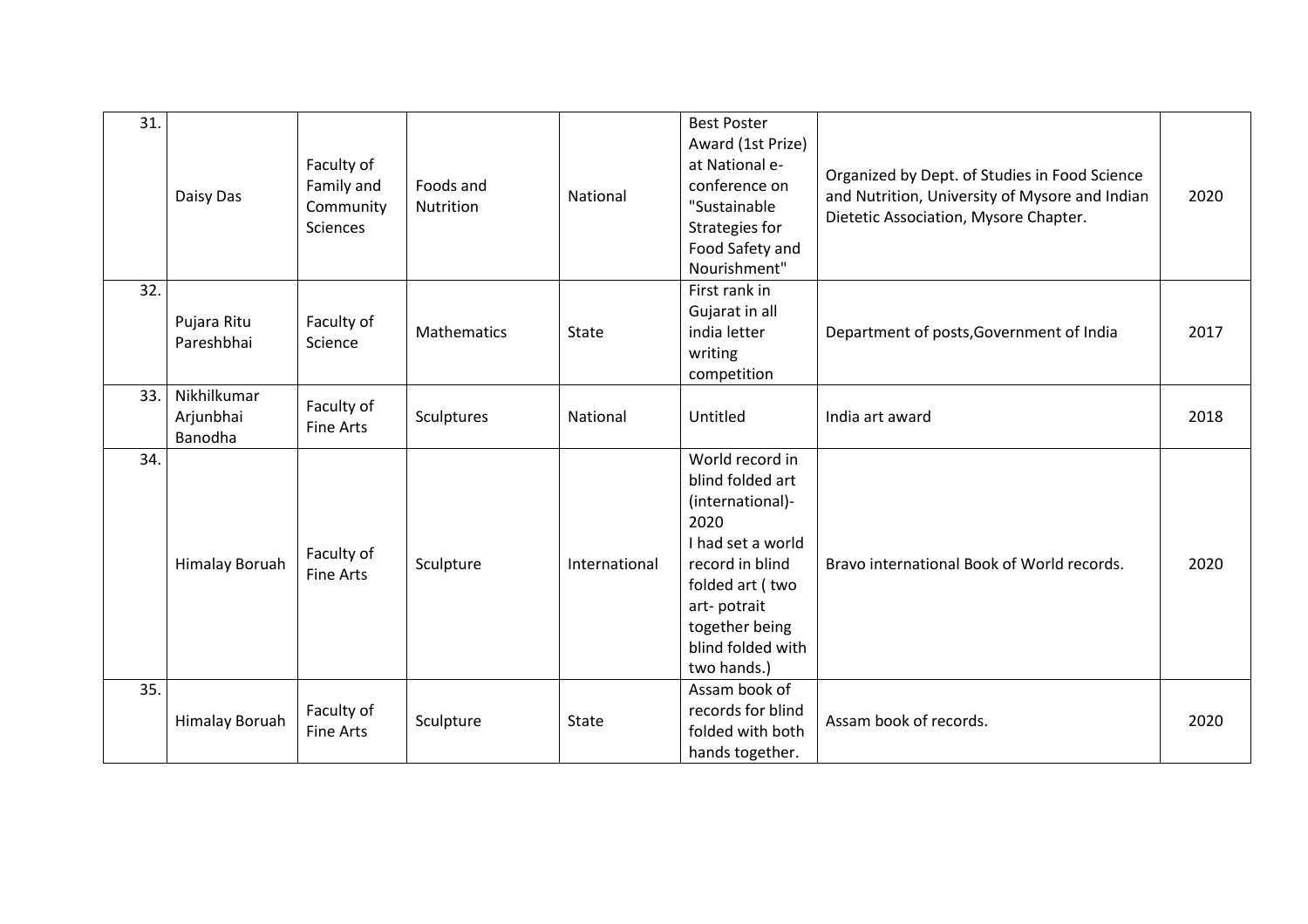| 36. | Barot<br>Vinitkumar<br><b>Bhogilal</b> | Faculty of<br><b>Fine Arts</b> | Sculpture                      | International | First Eco warrior<br>solo artist online<br>Exhibition                                                                                                        | Eco Aware art gallery, Ragistered with govt.of<br>India.MSME URN-UP 750003001 | 2020 |
|-----|----------------------------------------|--------------------------------|--------------------------------|---------------|--------------------------------------------------------------------------------------------------------------------------------------------------------------|-------------------------------------------------------------------------------|------|
| 37. | Tapish Soni                            | Faculty of<br><b>Fine Arts</b> | <b>SCULPTURE</b>               | International | Awarded with<br>the Excellence<br>Award for<br>Sculpture by<br>Kalaratnam<br><b>International Art</b><br>Foundation at<br>International<br><b>Level 2021</b> | Kalaratnam Foundation of Art Society                                          | 2021 |
| 38. | Mandar<br>Sonavane                     | Faculty of<br>Commerce         | <b>Bachelor Of</b><br>Commerce | <b>State</b>  | Times Of India<br>Internship Gold<br>Medal                                                                                                                   | The Times Of India - 49, Punit Nagar, Old Padra<br>Road, Vadodara - 390015    | 2020 |
| 39. | Diganto Sarkar                         | Faculty of<br>Commerce         | <b>Honours</b>                 | National      | <b>Gujarat Cluster</b><br>Winner &<br>Western Zonal<br>Finalist in Tata<br>Crucible Campus<br><b>Edition Business</b><br>Quiz                                | Tata Sons,<br><b>Bombay House</b>                                             | 2021 |
| 40. | Ankur Yadav                            | Faculty of<br><b>Fine Arts</b> | Painting                       | National      | <b>Inlaks Fine Art</b><br>Awardee 2020.                                                                                                                      | INLAKS SHIVDASANI FOUNDATION, Mumbai                                          | 2020 |
| 41. | Ankur Yadav                            | Faculty of<br><b>Fine Arts</b> | Painting                       | National      | The Emerging<br>Artist Award by<br>FICA & MMF<br>2020.                                                                                                       | Mrinalini Mukherjee Foundation & FICA, Delhi                                  | 2021 |
| 42. | Ankur Yadav                            | Faculty of<br><b>Fine Arts</b> | Painting                       | International | Grantee of<br>Generator<br>Cooperative Art<br>Production Fund,                                                                                               | Generator Cooperative Art Production Fund,<br>Experimenters, Kolkata          | 2021 |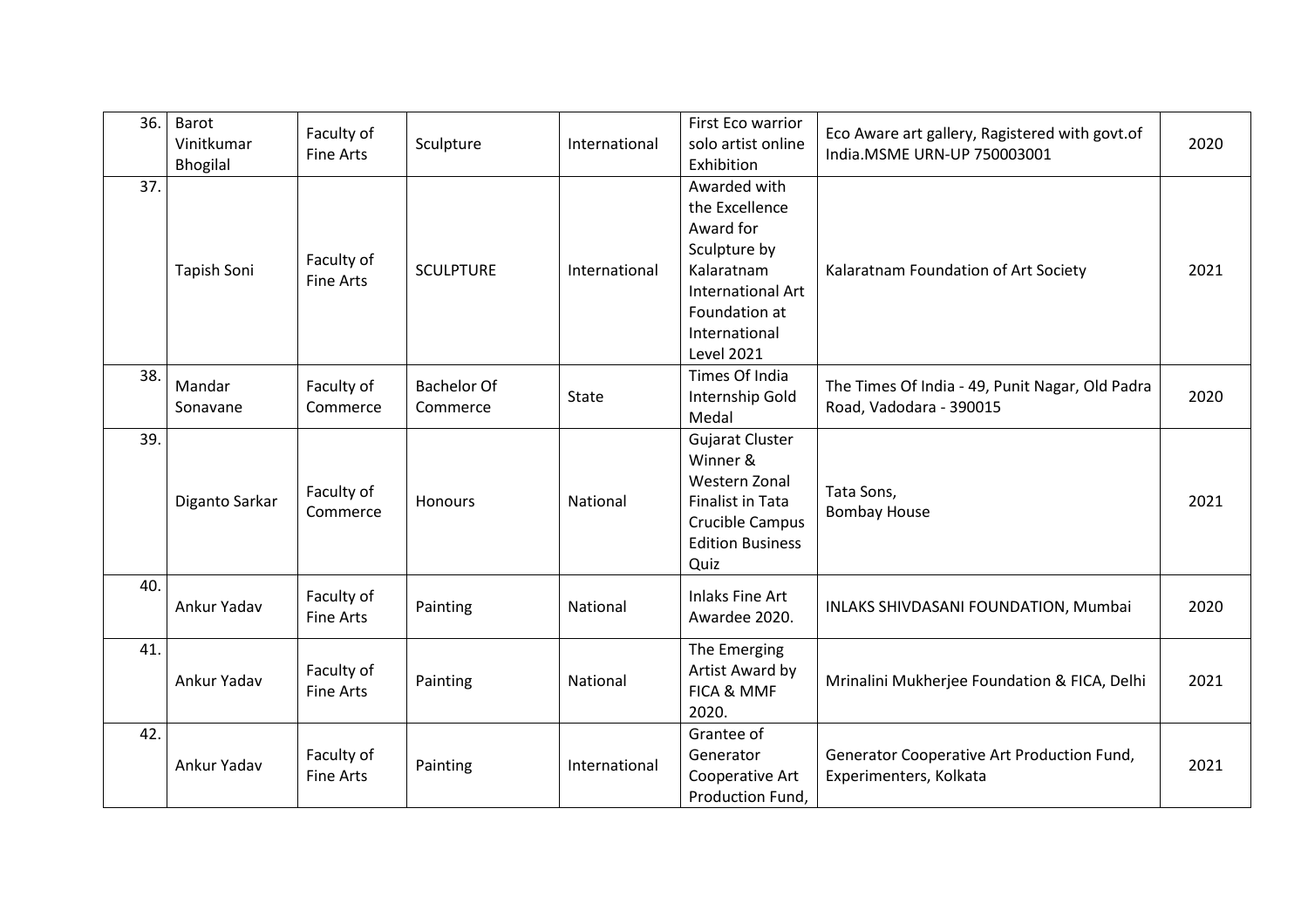|     |                                      |                                              |                                                           |               | EXPERIMENTERS,<br>2021                                                                          |                                                                                                                                                          |      |
|-----|--------------------------------------|----------------------------------------------|-----------------------------------------------------------|---------------|-------------------------------------------------------------------------------------------------|----------------------------------------------------------------------------------------------------------------------------------------------------------|------|
| 43. | <b>Shaily Patel</b>                  | Faculty of<br><b>Fine Arts</b>               | <b>Applied Arts</b>                                       | International | Type Director's<br>Club Certificate<br>of Excellence                                            | Type Director's Club (TDC)<br>Address:<br>450 West 31 Street<br>6th Floor<br>New York, NY 10001                                                          | 2021 |
| 44. | Deepak K                             | Faculty of<br><b>Fine Arts</b>               | Painting                                                  | National      | Nasreen<br>mohamedi best<br>display award<br>2017, CIMA<br><b>INFOSYS</b> special<br>award 2019 | CIMA Kolkata                                                                                                                                             | 2020 |
| 45. | Jigneshkumar<br>Bachubhai<br>Shingod | Faculty of<br>Science                        | Mathematics                                               | State         | Minaxi Lalit<br>Science Award-<br>2017                                                          | Gujarat Science Academy, Department of<br>Botany, USSC, Gujarat University, Ahmedabad<br>380 009                                                         | 2017 |
| 46. | Nisha Chouhan                        | Faculty of<br>Arts                           | Hindi                                                     | State         | Gold Medalist in<br>public speaking                                                             | Annual Training Camp, Jeetnagar                                                                                                                          | 2018 |
| 47. | Jay Viralbhai<br>Desai               | Faculty of<br>Science                        | Geology                                                   | National      | Samanta-<br>Chandrashekhar<br>Challenge                                                         | Astronomical society of India and Nehru<br>Planetarium, Delhi                                                                                            | 2020 |
| 48. | Prachi Dinesh<br>Karia               | Facultyof<br>Pharmacy                        | Pharmacy<br>(Pharmacology)                                | International | First prize in<br>International<br>Conference,<br>NIPICON-2018                                  | Institute of Pharmacy, Nirma University,<br>Ahmedabad-382481, Gujarat, India                                                                             | 2018 |
| 49. | Swain Manish<br>Gagan                | Faculty of<br>Technology<br>&<br>Engineering | Metallurgical &<br>Materials<br>Engineering<br>Department | National      | <b>IIW INDIA</b><br>AWARD for<br><b>Aspirant Welding</b><br>Engineers'<br>Competition<br>2019   | The Indian Institute of Welding, IIW India<br>House, Plot No. 38, Geetanjali Park 200,<br>Kalikapur Main Road, P.O. Mukundapur,<br>Kolkata 700099, India | 2020 |